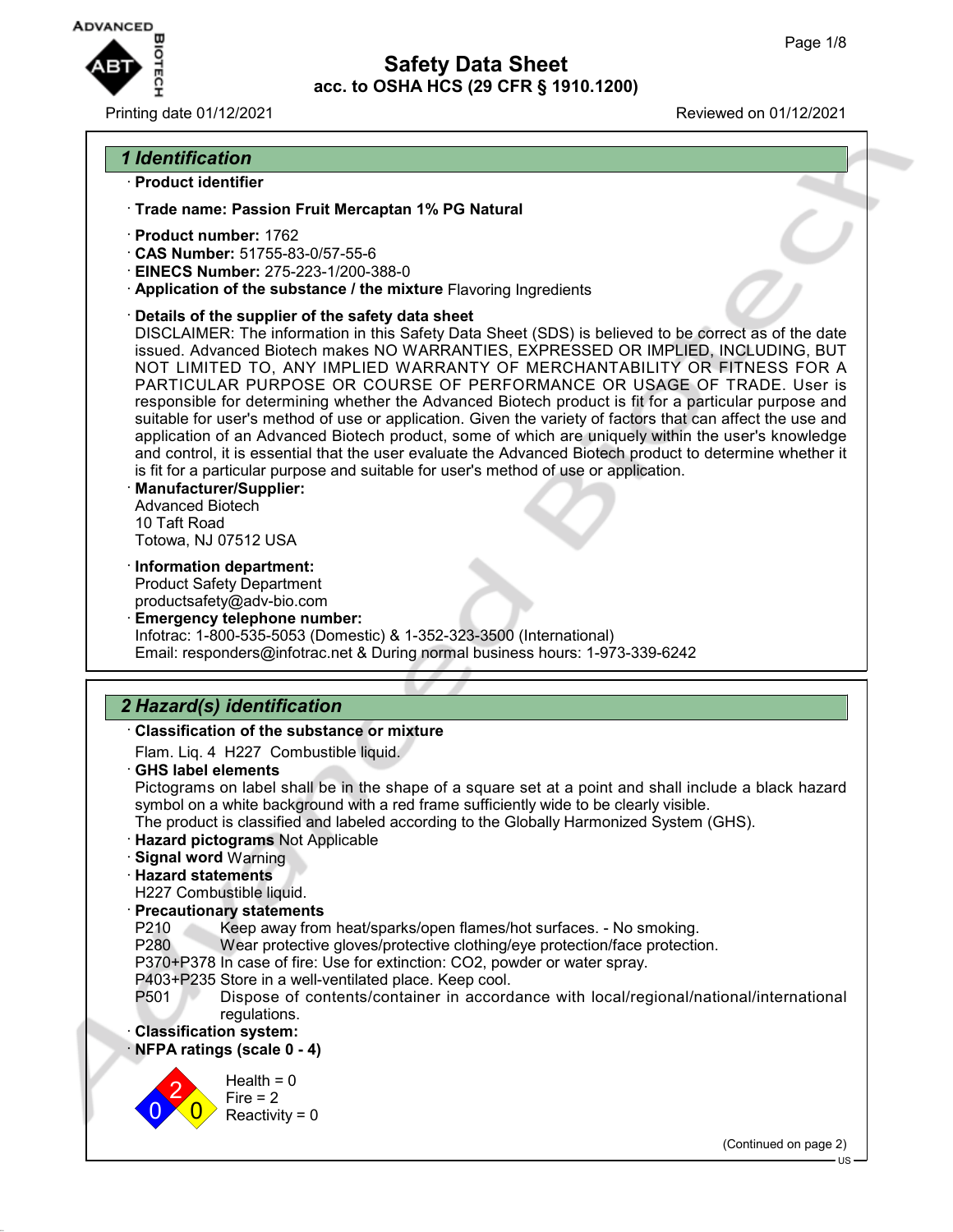

Printing date 01/12/2021 Reviewed on 01/12/2021

(Continuation of page 1)

### **Trade name: Passion Fruit Mercaptan 1% PG Natural**

### · **HMIS-ratings (scale 0 - 4)**

**HEALTH** <mark>| REACTIVITY</mark> | 0  $\overline{0}$ 2  $Health = 0$  $Fire = 2$ Reactivity =  $0$ 

· **Other hazards**

FIRE

· **Results of PBT and vPvB assessment**

· **PBT:** Not applicable.

· **vPvB:** Not applicable.

## *3 Composition/information on ingredients*

· **Chemical characterization: Mixtures**

· **Description:** Mixture of the substances listed below with nonhazardous additions.

| Dangerous components:                |                    |                                                     |          |
|--------------------------------------|--------------------|-----------------------------------------------------|----------|
| CAS: 57-55-6<br>EINECS: 200-338-0    | Propylene glycol_  |                                                     | 50-100%  |
| CAS: 51755-83-0<br>EINECS: 275-223-1 | I3-Mercaptohexanol | $\Diamond$ Skin Irrit. 2, H315; Eye Irrit. 2A, H319 | $<$ 2.5% |

### *4 First-aid measures*

- · **Description of first aid measures**
- · **After inhalation:** Supply fresh air; consult doctor in case of complaints.
- · **After skin contact:** Generally the product does not irritate the skin.
- · **After eye contact:** Rinse opened eye for several minutes under running water.
- · **After swallowing:** If symptoms persist consult doctor.
- · **Information for doctor:**
- · **Most important symptoms and effects, both acute and delayed** No further relevant information available.
- · **Indication of any immediate medical attention and special treatment needed** No further relevant information available.

## *5 Fire-fighting measures*

- · **Extinguishing media**
- · **Suitable extinguishing agents:**
- CO2, powder or alcoholresistant foam.
- CO2, extinguishing powder or water spray. Fight larger fires with water spray or alcohol resistant foam.
- · **Special hazards arising from the substance or mixture** No further relevant information available.
- · **Advice for firefighters**
- · **Protective equipment:** No special measures required.
- · **Additional information**
- Cool endangered receptacles with water spray.

Collect contaminated fire fighting water separately. It must not enter the sewage system.

(Continued on page 3)

US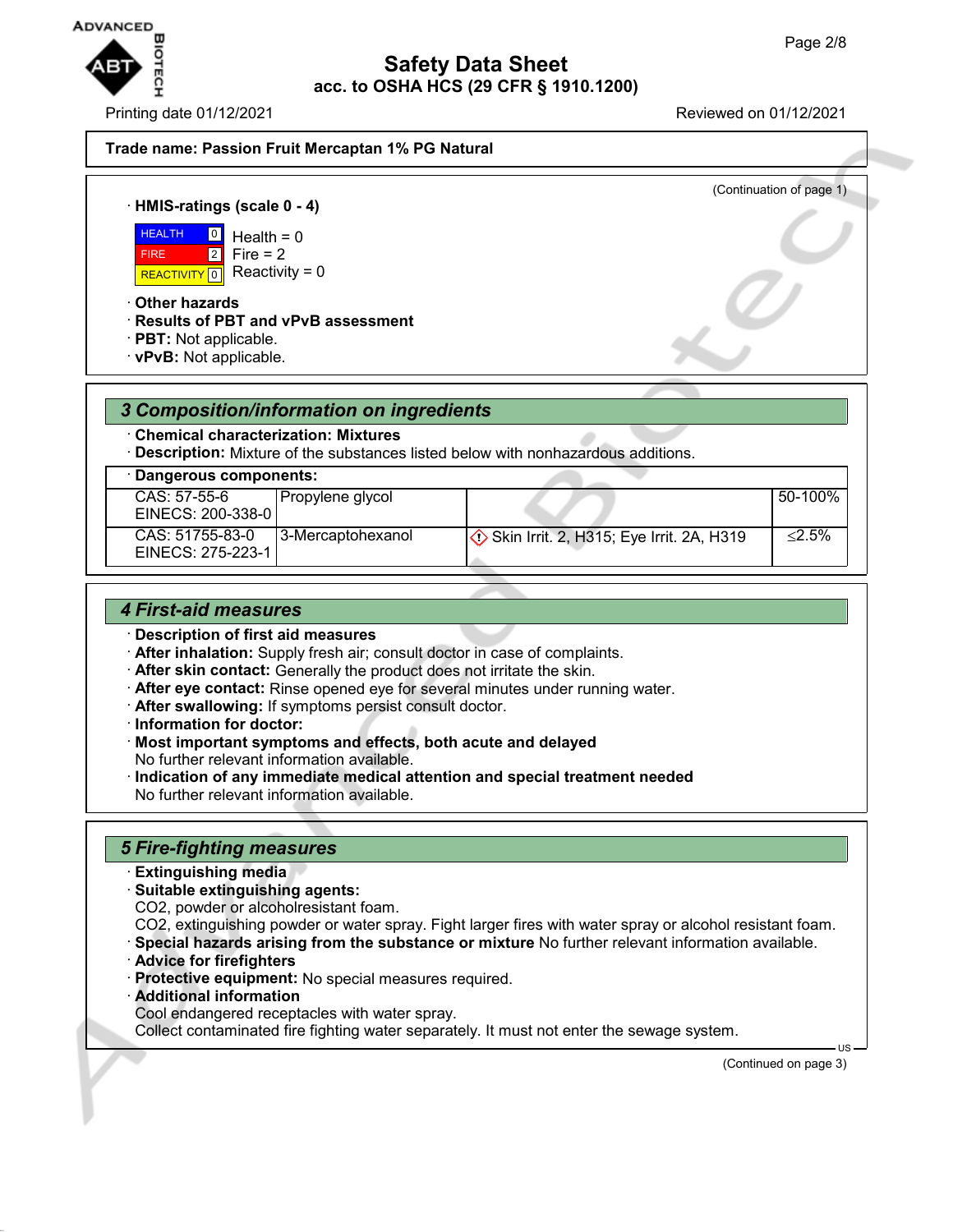**ADVANCED** 

#### Printing date 01/12/2021 Reviewed on 01/12/2021

# **Safety Data Sheet acc. to OSHA HCS (29 CFR § 1910.1200)**

### **Trade name: Passion Fruit Mercaptan 1% PG Natural**

(Continuation of page 2)

| 6 Accidental release measures                                                                                                                                                                                                                                                                                                                                                                                                                                                                                                                                                                                                                                                                                                         |                         |  |  |
|---------------------------------------------------------------------------------------------------------------------------------------------------------------------------------------------------------------------------------------------------------------------------------------------------------------------------------------------------------------------------------------------------------------------------------------------------------------------------------------------------------------------------------------------------------------------------------------------------------------------------------------------------------------------------------------------------------------------------------------|-------------------------|--|--|
| · Personal precautions, protective equipment and emergency procedures<br>Wear protective equipment. Keep unprotected persons away.<br>Environmental precautions: Do not allow to enter sewers/ surface or ground water.<br>Methods and material for containment and cleaning up:<br>Absorb with liquid-binding material (sand, diatomite, acid binders, universal binders, sawdust).<br>Dispose contaminated material as waste according to item 13.<br>Ensure adequate ventilation.<br>· Reference to other sections<br>See Section 7 for information on safe handling.<br>See Section 8 for information on personal protection equipment.<br>See Section 13 for disposal information.<br>· Protective Action Criteria for Chemicals |                         |  |  |
| $\cdot$ PAC-1:<br>CAS: 57-55-6   Propylene glycol                                                                                                                                                                                                                                                                                                                                                                                                                                                                                                                                                                                                                                                                                     | 30 mg/ $m3$             |  |  |
|                                                                                                                                                                                                                                                                                                                                                                                                                                                                                                                                                                                                                                                                                                                                       |                         |  |  |
| <b>PAC-2:</b>                                                                                                                                                                                                                                                                                                                                                                                                                                                                                                                                                                                                                                                                                                                         |                         |  |  |
| CAS: 57-55-6 Propylene glycol                                                                                                                                                                                                                                                                                                                                                                                                                                                                                                                                                                                                                                                                                                         | $1,300 \text{ mg/m}^3$  |  |  |
| <b>PAC-3:</b>                                                                                                                                                                                                                                                                                                                                                                                                                                                                                                                                                                                                                                                                                                                         |                         |  |  |
| CAS: 57-55-6   Propylene glycol                                                                                                                                                                                                                                                                                                                                                                                                                                                                                                                                                                                                                                                                                                       | 7,900 mg/m <sup>3</sup> |  |  |
|                                                                                                                                                                                                                                                                                                                                                                                                                                                                                                                                                                                                                                                                                                                                       |                         |  |  |
| <b>7 Handling and storage</b>                                                                                                                                                                                                                                                                                                                                                                                                                                                                                                                                                                                                                                                                                                         |                         |  |  |

- · **Handling:**
- · **Precautions for safe handling** No special precautions are necessary if used correctly.
- · **Information about protection against explosions and fires:**

Keep ignition sources away - Do not smoke.

- · **Conditions for safe storage, including any incompatibilities**
- · **Storage:**
- · **Requirements to be met by storerooms and receptacles:** No special requirements.
- Please refer to product specification for product storage requirements.
- · **Information about storage in one common storage facility:** Not required.
- · **Further information about storage conditions:** Keep receptacle tightly sealed.
- · **Specific end use(s)** No further relevant information available.

## *8 Exposure controls/personal protection*

- · **Additional information about design of technical systems:** No further data; see item 7.
- · **Control parameters**
- · **Components with limit values that require monitoring at the workplace:**

The following constituent is the only constituent of the product which has a PEL, TLV or other recommended exposure limit.

At this time, the remaining constituent has no known exposure limits.

# **CAS: 57-55-6 Propylene glycol**

WEEL Long-term value: 10 mg/m<sup>3</sup>

· **Additional information:** The lists that were valid during the creation were used as a basis.

(Continued on page 4)

US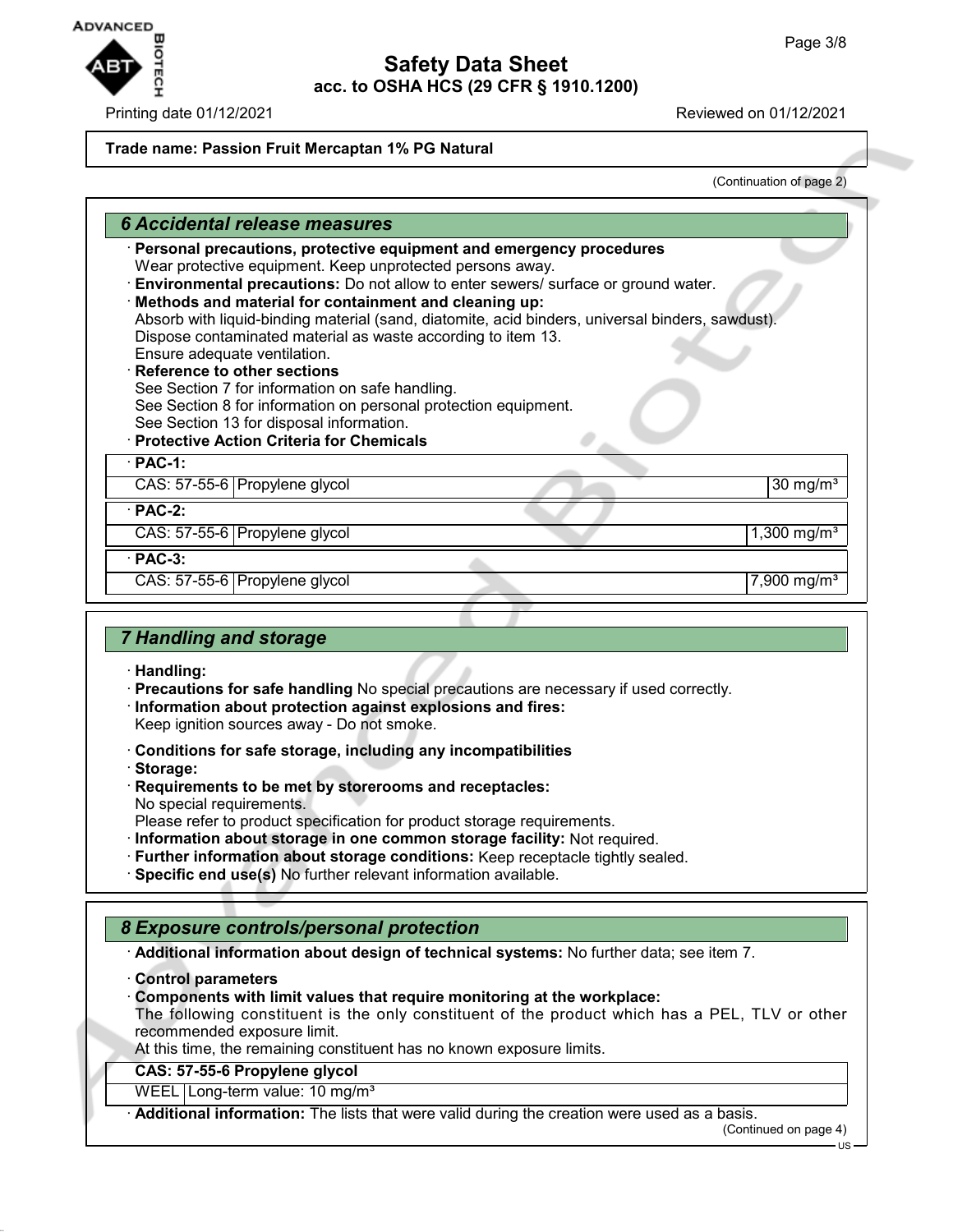

Printing date 01/12/2021 Reviewed on 01/12/2021

(Continuation of page 3)

### **Trade name: Passion Fruit Mercaptan 1% PG Natural**

- · **Exposure controls**
- · **Personal protective equipment:**
- · **General protective and hygienic measures:** Wash hands before breaks and at the end of work.
- · **Breathing equipment:** Not required.
- · **Protection of hands:**



Protective gloves

The glove material has to be impermeable and resistant to the product/ the substance/ the preparation. Due to missing tests no recommendation to the glove material can be given for the product/ the preparation/ the chemical mixture.

Selection of the glove material should be based on consideration of the penetration times, rates of diffusion and the degradation

· **Material of gloves**

The selection of the suitable gloves does not only depend on the material, but also on further marks of quality and varies from manufacturer to manufacturer. As the product is a preparation of several substances, the resistance of the glove material can not be calculated in advance and has therefore to be checked prior to the application.

· **Penetration time of glove material**

The exact break through time has to be determined by the manufacturer of the protective gloves and has to be observed.

· **Eye protection:** Goggles recommended during refilling.

| · Information on basic physical and chemical properties |                                    |
|---------------------------------------------------------|------------------------------------|
| <b>General Information</b>                              | Molecular Weight: 76.1 g/mol       |
| · Appearance:                                           |                                    |
| Form:                                                   | Liquid                             |
| Color:                                                  | According to product specification |
| · Odor:                                                 | According to product specification |
| <b>Odor threshold:</b>                                  | Not determined.                    |
| · pH-value:                                             | Not determined.                    |
| Change in condition                                     |                                    |
| <b>Melting point/Melting range:</b>                     | $-68 °C (-90.4 °F)$                |
| <b>Boiling point/Boiling range:</b>                     | Undetermined.                      |
| · Flash point:                                          | 71.2 °C (160.2 °F)                 |
| · Flammability (solid, gaseous):                        | Not applicable.                    |
| · Ignition temperature:                                 | 371 °C (699.8 °F)                  |
| <b>Decomposition temperature:</b>                       | Not determined.                    |
| · Auto igniting:                                        | Product is not selfigniting.       |
| Danger of explosion:                                    | Not determined.                    |
| <b>Explosion limits:</b>                                |                                    |
| Lower:                                                  | 2.6 Vol %                          |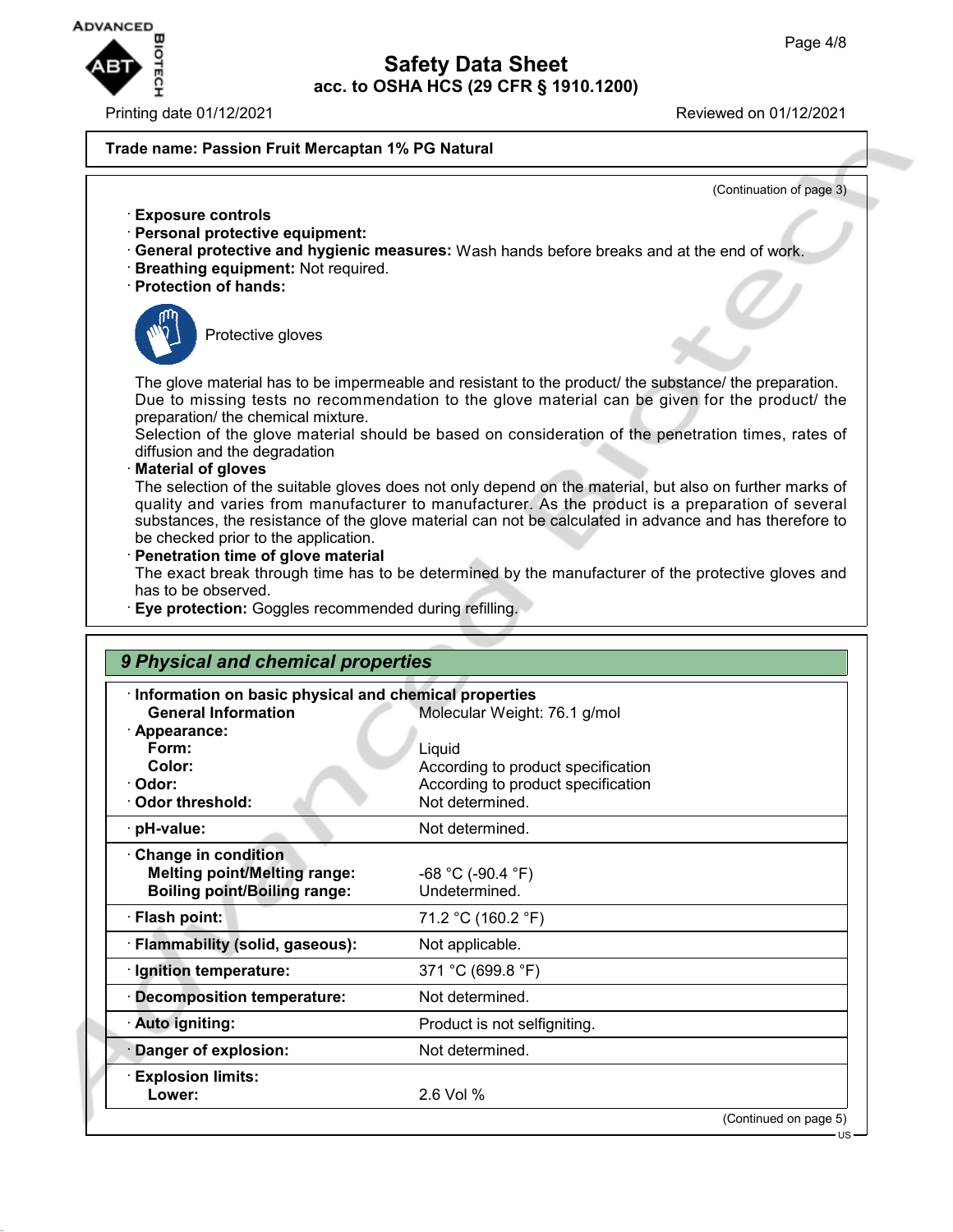

### Printing date 01/12/2021 Reviewed on 01/12/2021

### **Trade name: Passion Fruit Mercaptan 1% PG Natural**

|                                                            | (Continuation of page 4)                   |
|------------------------------------------------------------|--------------------------------------------|
| Upper:                                                     | 12.6 Vol %                                 |
| $\cdot$ Vapor pressure at 20 °C (68 °F):                   | $0.11$ hPa $(0.1$ mm Hg)                   |
| $\cdot$ Density at 20 °C (68 °F):                          | 1.037 g/cm <sup>3</sup> (8.65377 lbs/gal)  |
| · Relative density                                         | Not determined.                            |
| · Vapor density                                            | Not determined.                            |
| <b>Evaporation rate</b>                                    | Not determined.                            |
| · Solubility in / Miscibility with                         |                                            |
| Water:                                                     | Not miscible or difficult to mix.          |
| · Partition coefficient (n-octanol/water): Not determined. |                                            |
| · Viscosity:                                               |                                            |
| Dynamic at 20 °C (68 °F):                                  | 46 mPas                                    |
| Kinematic:                                                 | Not determined.                            |
| · Solvent content:                                         |                                            |
| <b>Organic solvents:</b>                                   | 99.0%                                      |
| <b>VOC content:</b>                                        | 99.00%                                     |
|                                                            | 1026.6 g/l / 8.57 lb/gal                   |
| Solids content:                                            | 0.0%                                       |
| Other information                                          | No further relevant information available. |

## *10 Stability and reactivity*

· **Reactivity** No further relevant information available.

- · **Chemical stability**
- · **Thermal decomposition / conditions to be avoided:** No decomposition if used according to specifications.
- · **Possibility of hazardous reactions** No dangerous reactions known.
- · **Conditions to avoid** No further relevant information available.
- · **Incompatible materials:** No further relevant information available.
- · **Hazardous decomposition products:** No dangerous decomposition products known.

## *11 Toxicological information*

- · **Information on toxicological effects**
- · **Acute toxicity:**
- · **Primary irritant effect:**
- · **on the skin:** No irritant effect.
- · **on the eye:** No irritating effect.
- · **Sensitization:** No sensitizing effects known.
- · **Additional toxicological information:**
- · **Carcinogenic categories**

#### · **IARC (International Agency for Research on Cancer)**

None of the ingredients is listed.

### · **NTP (National Toxicology Program)**

None of the ingredients is listed.

(Continued on page 6)

US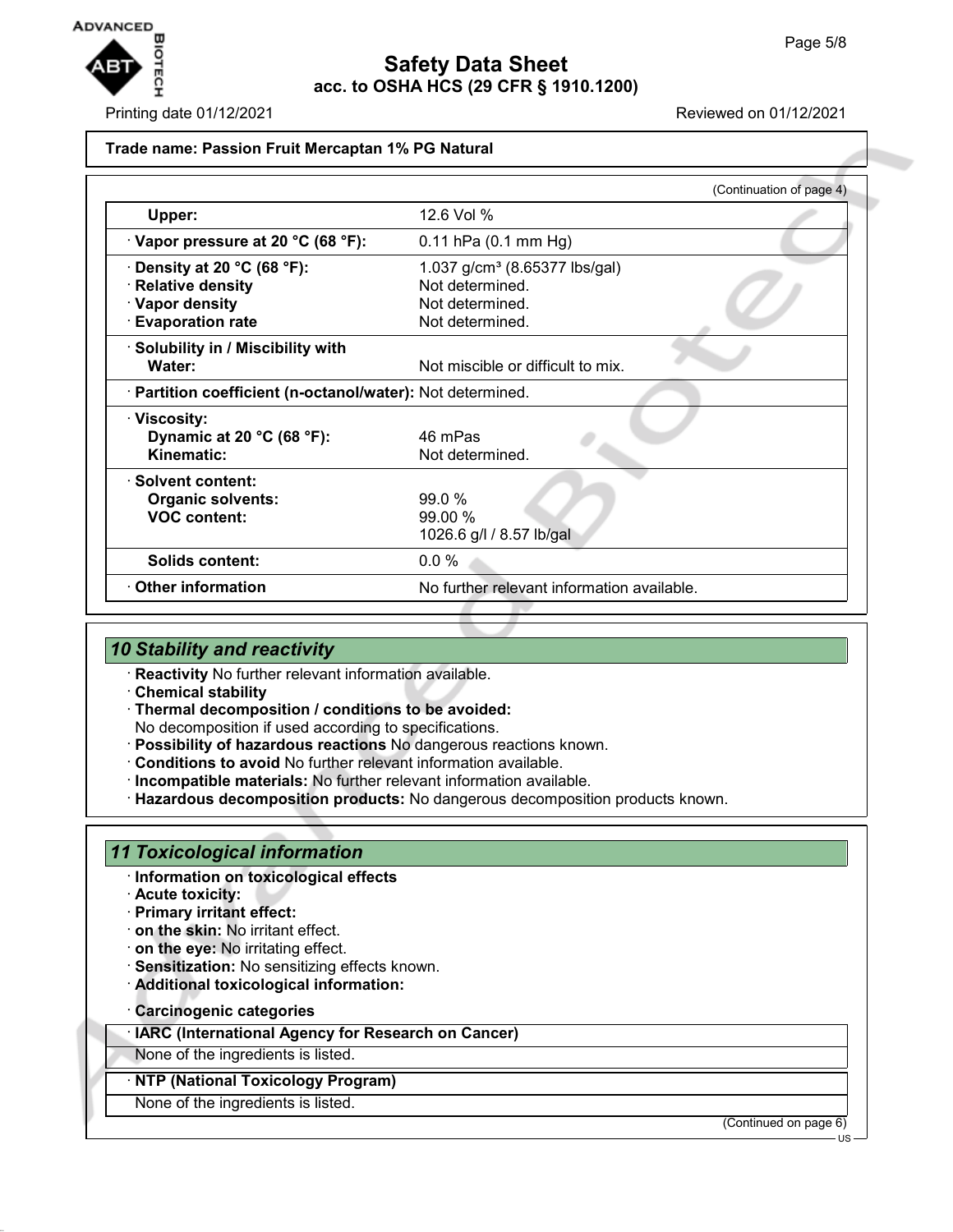

#### Printing date 01/12/2021 Reviewed on 01/12/2021

#### **Trade name: Passion Fruit Mercaptan 1% PG Natural**

(Continuation of page 5)

#### · **OSHA-Ca (Occupational Safety & Health Administration)**

None of the ingredients is listed.

## *12 Ecological information*

- · **Toxicity**
- · **Aquatic toxicity:** No further relevant information available.
- · **Persistence and degradability** No further relevant information available.
- · **Behavior in environmental systems:**
- · **Bioaccumulative potential** No further relevant information available.
- · **Mobility in soil** No further relevant information available.
- · **Additional ecological information:**

#### · **General notes:**

Water hazard class 1 (Self-assessment): slightly hazardous for water

Do not allow undiluted product or large quantities of it to reach ground water, water course or sewage system.

- · **Results of PBT and vPvB assessment**
- · **PBT:** Not applicable.
- · **vPvB:** Not applicable.
- · **Other adverse effects** No further relevant information available.

## *13 Disposal considerations*

- · **Waste treatment methods**
- · **Recommendation:** Must not be disposed of together with household garbage. Do not allow product to reach sewage system.
- · **Uncleaned packagings:**
- · **Recommendation:** Disposal must be made according to official regulations.

| · UN-Number<br>· DOT, ADN, IMDG, IATA               | Not Regulated   |                       |
|-----------------------------------------------------|-----------------|-----------------------|
| · UN proper shipping name<br>· DOT, ADN, IMDG, IATA | Not Regulated   |                       |
| · Transport hazard class(es)                        |                 |                       |
| · DOT, ADN, IMDG, IATA                              |                 |                       |
| · Class                                             | Not Regulated   |                       |
| · Packing group                                     |                 |                       |
| DOT, IMDG, IATA                                     | Not Regulated   |                       |
| <b>Environmental hazards:</b>                       | Not applicable. |                       |
| · Special precautions for user                      | Not applicable. |                       |
|                                                     |                 | (Continued on page 7) |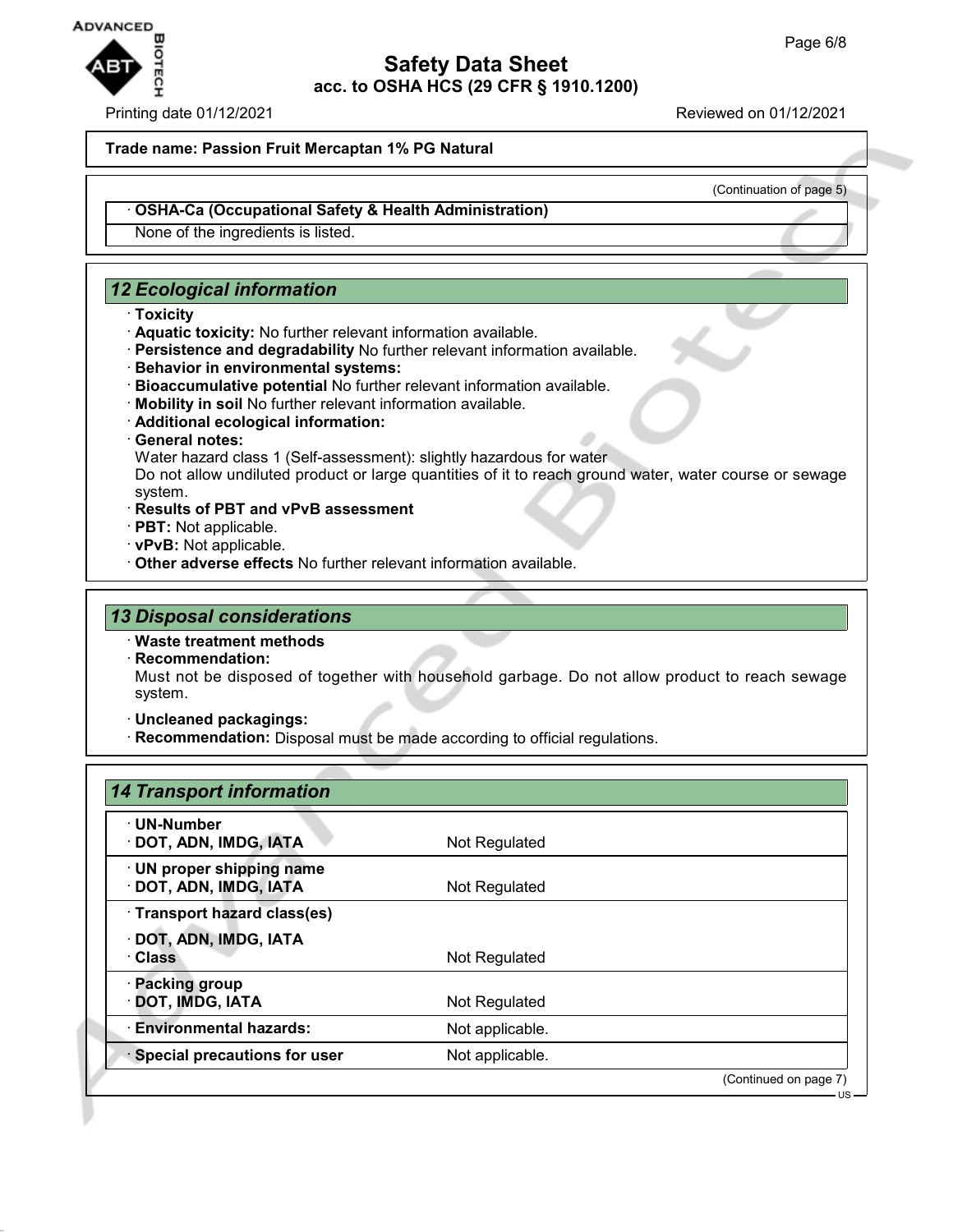

Printing date 01/12/2021 Reviewed on 01/12/2021

**Trade name: Passion Fruit Mercaptan 1% PG Natural**

|                                                                              | (Continuation of page 6)                             |
|------------------------------------------------------------------------------|------------------------------------------------------|
| • Transport in bulk according to Annex II of<br>MARPOL73/78 and the IBC Code | Not applicable.                                      |
| · Transport/Additional information:                                          | Not dangerous according to the above specifications. |
| · UN "Model Regulation":                                                     | Not Regulated                                        |
|                                                                              |                                                      |

## *15 Regulatory information*

· **Safety, health and environmental regulations/legislation specific for the substance or mixture** · **Sara**

· **Section 355 (extremely hazardous substances):**

None of the ingredients is listed.

· **Section 313 (Specific toxic chemical listings):**

None of the ingredients is listed.

· **TSCA (Toxic Substances Control Act):** All components have the value ACTIVE.

· **Hazardous Air Pollutants**

None of the ingredients is listed.

· **Proposition 65**

· **Chemicals known to cause cancer:**

None of the ingredients is listed.

· **Chemicals known to cause reproductive toxicity for females:**

None of the ingredients is listed.

· **Chemicals known to cause reproductive toxicity for males:**

None of the ingredients is listed.

· **Chemicals known to cause developmental toxicity:**

None of the ingredients is listed.

## · **Carcinogenic categories**

· **EPA (Environmental Protection Agency)**

None of the ingredients is listed.

· **TLV (Threshold Limit Value established by ACGIH)**

None of the ingredients is listed.

## · **NIOSH-Ca (National Institute for Occupational Safety and Health)**

None of the ingredients is listed.

### · **GHS label elements**

Pictograms on label shall be in the shape of a square set at a point and shall include a black hazard symbol on a white background with a red frame sufficiently wide to be clearly visible.

The product is classified and labeled according to the Globally Harmonized System (GHS).

**Hazard pictograms** Not Applicable

· **Signal word** Warning

· **Hazard statements**

H227 Combustible liquid. · **Precautionary statements**

P210 Keep away from heat/sparks/open flames/hot surfaces. - No smoking.

(Continued on page 8)

US